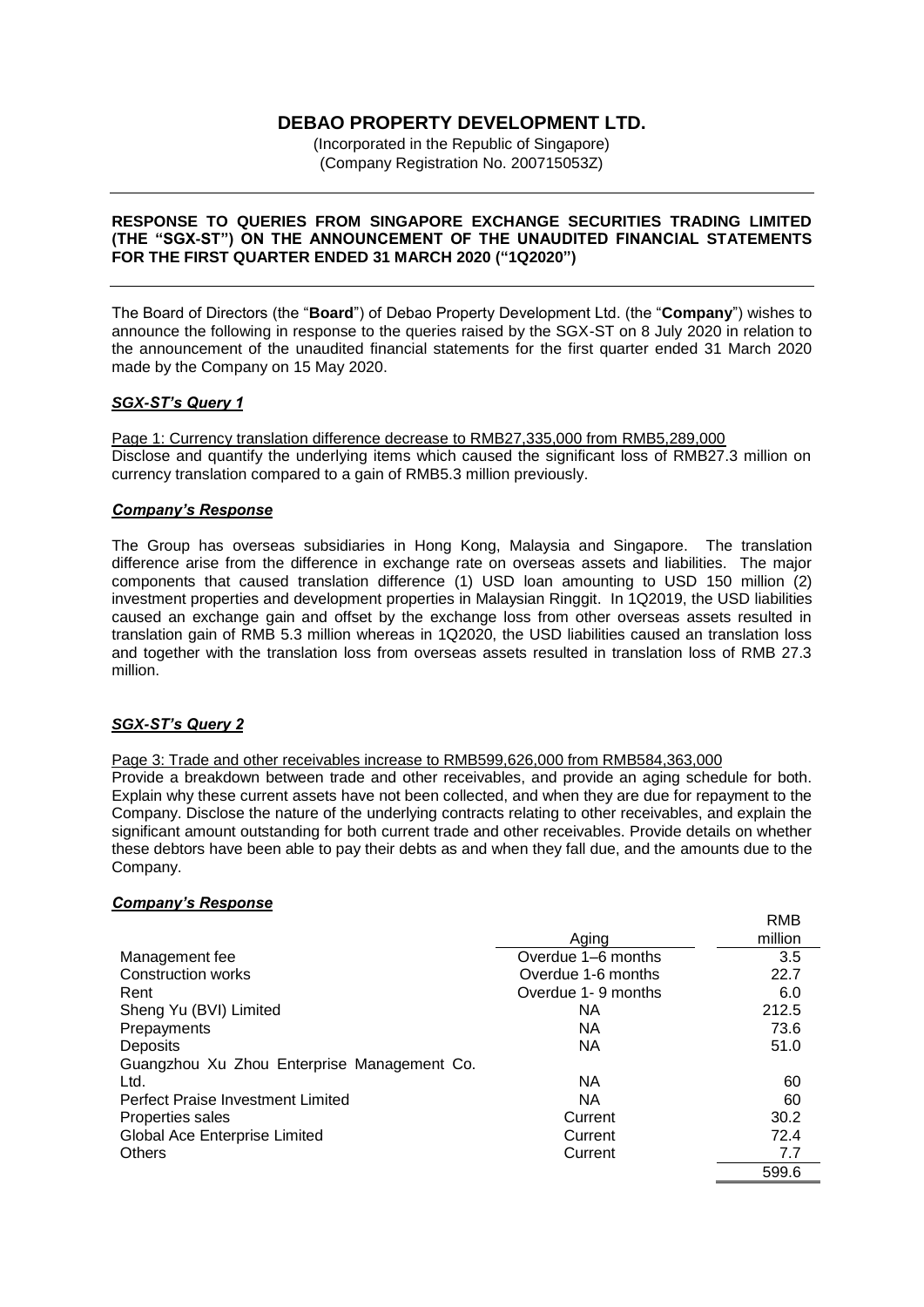For receivables related to construction works, the developers have an industry practice to retain the last payment until the work is certified. This amount is related to work not yet certified. We expect this amount to be collected in full.

Rent receivables relates to the monthly rent payable from lessees in our shopping malls. However, some rent has not been paid when due or delayed as a result of disputes relating to utilities. As the lessees have their establishments in our shops, we considered this amount to be fully recoverable.

The amount due from Sheng Yu (BVI) Limited. ("Sheng Yu") is related to the disposal of Infinity Real Estate Holdings Pte. Ltd. and Foshan Sanshui Fangao Land Co., Ltd. (for details, please refer to the announcement dated 8 November 2016). As Sheng Yu is required to pay a penalty for delayed development and as the Land and Resources Bureau has not yet determined the final penalties, they have withheld the last payment as guarantee monies because the contracted amount included delay penalties to be paid by us. The Company has negotiated with the Land and Resources Bureau and have preliminary reached a consent of penalties of approximately RMB 5 million. No provision for the penalties had been made but we will provide such provision when we have clarity of the amount of penalties for the delayed development.

For prepayments, they are mainly prepayments for materials, machinery rental and construction fee for our development properties. These items are expected to be fully utilised in FY2020.

Deposits are related to the deposits that we are required to pay to the government bureaus in order to obtain their approval to commence development properties construction for Project Imbi and Bay One. These can only be recovered in two to three years when our existing development property projects are completed.

Receivables from Guangzhou Xu Zhou Enterprise Management Co. Ltd. and Perfect Praise Investment Limited relate to the disposal of 43% and 19% shares in Profit Consortium Sdn. Bhd. This amount can only be collected after approval for the transactions is obtained at an extraordinary general meeting ("EGM") to be held in 2020. The EGM circular is currently being reviewed by the SGX-ST.

Properties sales receivables relate to sales for which the buyers are taking a bank mortgage to pay the remaining amount. We will collect this amount only after the bank mortgage has been granted to the buyers. It usually takes one to three months for the banks to complete their mortgage approval process. Due to COVID-19 and Chinese New Year, the mortgage release process are slowed down and resulted in the increase in this amount.

Receivables from Global Ace Enterprise Limited was originally intended to be used in a joint bid for a land development project. However, the bid was unsuccessful and after negotiations with Global Ace Enterprise Limited, the amount is to be returned to us by September 2020 with an interest of 3.1% p.a.

The Company considered these trade and other receivables should have no collectability issues. Please see our reply to query 8 for the actions taken by the Company.

# *SGX-ST's Query 3*

Page 3: Disposal group assets classified as held-for sale of RMB176,616,000 What are these held for sale assets?

### *Company's Response*

The Group's management had signed sales and purchase agreement to dispose its partially owned subsidiary corporation in Malaysia, Profit Consortium Sdn. Bhd. ("PCSB"). The EGM circular for the disposal is currently being reviewed by the SGX-ST. According to SFRS(I) 5, assets held for sale and discontinued operations need to be separately identified, the disposal group assets classified as heldfor-sale represent the assets of PCSB (i.e. cash and bank balances, property, plant and equipment, trade and other receivables and development properties) minus the impairment loss on disposal and the value of the shares to be disposed.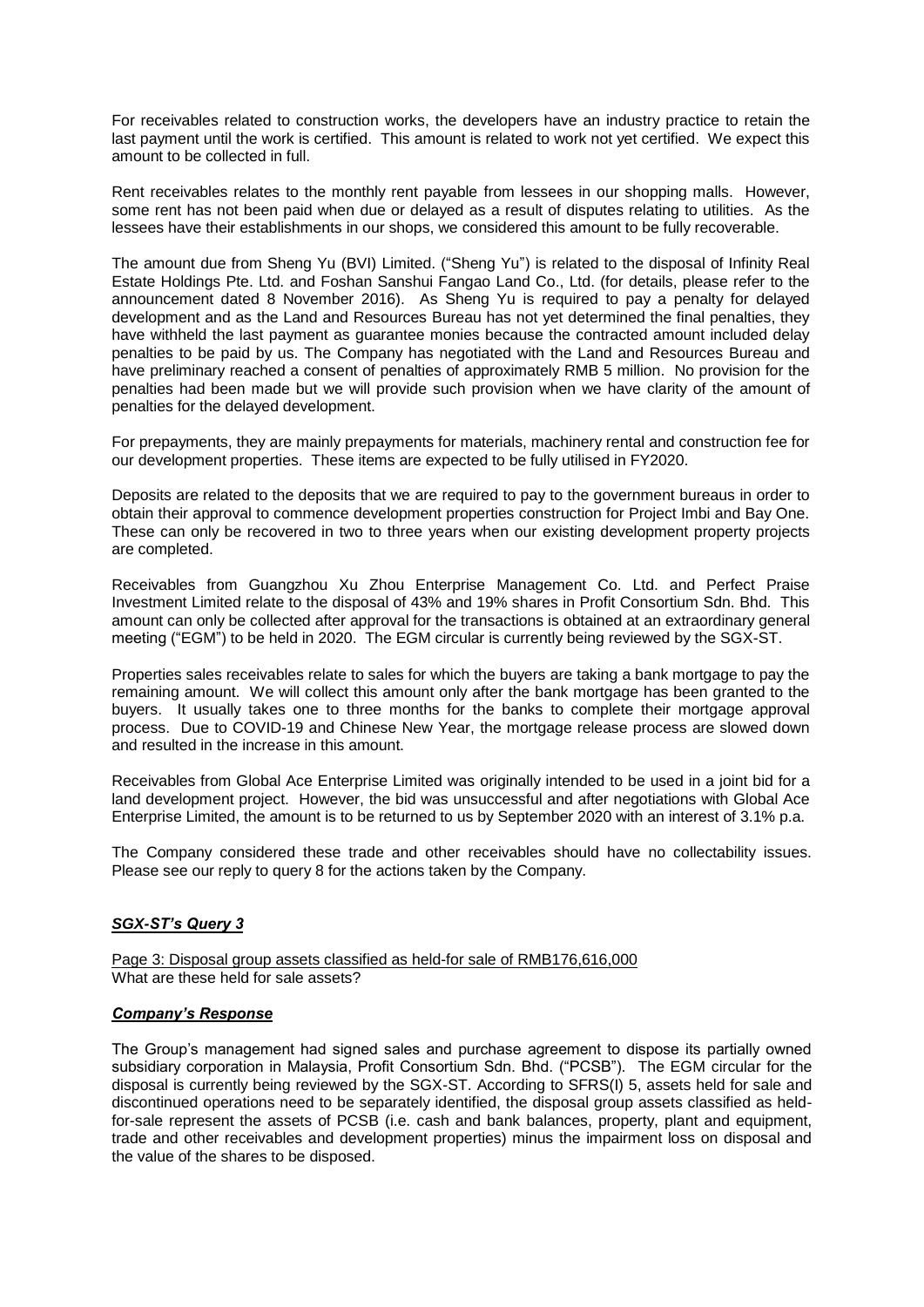# *SGX-ST's Query 4*

### Page 3: Negative working capital of RMB876,125,000

The Company has a negative working capital of RMB876.1 million, an increasing significant net loss of RMB52.5 million, net cash outflow of RMB46.1 million from its operations, and cash on hand of only RMB11.4 million. Disclose and substantiate with details how it will be able to finance its short term obligations of RMB2.75 billion as and when they fall due within the next 9 months from 31 March 2020 to 31 December 2020.

### *Company's Response*

We have already undergone negotiations with the borrower and have obtained preliminary agreement to extend the loan to further 3 years. In order to go through the borrower's internal approval process, borrower is required to perform field due diligence review in Malaysia. However, due to the continuous spread of COVID-19, the due diligence work had been delayed to September 2020. We will work with the borrower on the due diligence review once the travel restrictions have been loosen. The Company also expects to receive RMB 120 million from the disposal of Profit Consortium. The EGM circular for the disposal is currently being reviewed by the SGX-ST.

# *SGX-ST's Query 5*

Page 10: Legal matter – court's verdict on the act of bribery and Payment to political party in Malaysia Provide details of these acts of bribery and who are the persons involved in the "(a) Legal matter court's verdict on the act of bribery", and "(b) Payment to political party in Malaysia". Have all the relevant persons involved resigned from the Company? Disclose the steps taken to strengthen internal controls to ensure that these will not recur.

### *Company's Response*

### (a) Legal matter – court's verdict on the acts of bribery

The case was related to a construction contract which was awarded by a subsidiary of the Group to a construction company owned by an associate of a Chinese official. The contract was awarded by the legal representative of this subsidiary. He has resigned from the position as CEO of the Group on 19 April 2018.

### (b) Payment to political party in Malaysia

It was related to a payment made by a minority shareholder on behalf of the Group to a political party in Malaysia. The amount was recorded as an administrative expenses for the year ended 31 December 2017. The related expense and related receipt were subsequently reversed and removed from the accounting records in May 2018. Auditors raised their concern to the Board of Directors and the Audit Committee, the Board of Directors engaged an independent professional accounting firm to perform certain agreed upon procedures. Although the agreed upon procedures report did not show other occurrences of similar incidences and the Group responded to auditors' enquiries, auditors considered the Group's responses and independent findings report did not adequately address to their concern. The Group CEO resigned on 19 April 2018 to take the responsibility of this incident.

The Group's internal auditor has also recommended measures to strengthen the Group's internal controls and the Group has adopted and implemented these measures. The Management team has also been given a refresher course on the SGX code of corporate governance rules.

### *SGX-ST's Query 6*

### Page 11: Land costs of Elite Starhill Sdn. Bhd. ("Elite Starhill")

List the issues relating to this matter, and explain whether each issue has been addressed by the Company. For outstanding issues, explain what steps the Company is taking to address them.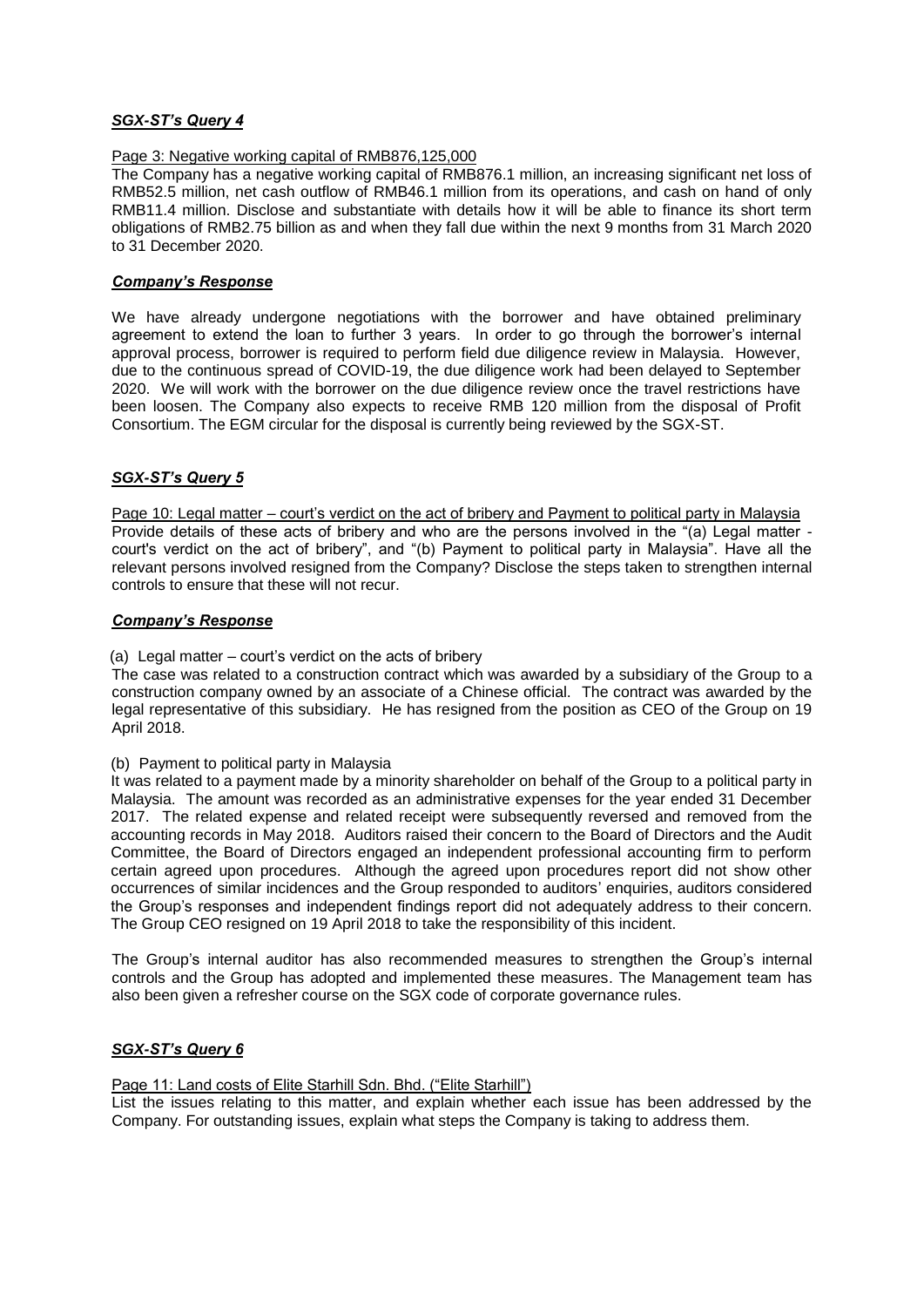# *Company's Response*

Auditors were unable to verify the appropriate source documents or perform and other alternative audit procedures to satisfy themselves that the carrying amount of the land costs are fairly stated. The land purchase agreement was signed on 26 June 2013 i.e. before Debao acquired Elite Starhill Sdn. Bhd as announced on 25 September 2015. The Consideration was arrived at on a willing seller and willing buyer basis, after negotiations which were conducted at arm's length between Debao HK and the Vendors, which takes into account the net tangible asset of Elite Starhill together with the potential developments in the Imbi Land thereon.

The land cost can be cross checked with government records. We will arrange to obtain such records for FY2019 audit. Also, we will arrange face-to-face meeting for auditors with management who resigned so that the auditors can have a clear picture.

### *SGX-ST's Query 7*

#### Page 11: Poly Ritz Green (Malaysia) Sdn Bhd

Why was the Company not able to arrange for the auditors to meet the related parties? Who are these related parties? Please provide their identities and explain how they are related. How can the Company be certain that this will be possible in the next audit fieldwork?

### *Company's Response*

Poly Ritz Green is a 50% jointly-controlled joint venture. The other 50% owner is Poly Ritz Development Sdn. Bhd. Poly Ritz Green is mainly operated by staffs from Poly Ritz Development Sdn. Bhd. During our last audit, Poly Ritz Development Sdn. Bhd. was under the pressure of its other project and not able to spare their staffs to meet with the auditors. In this year audit, we had made appointment with them well before audit and arrange auditors to have a face-to-face meeting with them to resolve the queries from auditors.

### *SGX-ST's Query 8*

Page 12: Expected Credit Loss of Other Receivables of RM43,534,000 (RMB72,366,000) Provide details of the Company's actions to-date regarding these credit losses provisions. Is the Audit Committee satisfied that the internal control weaknesses in relation to this matter have been resolved?

### *Company's Response*

Our Group has taken active steps to collect outstanding debts. Our Accounts Department and relevant Project Managers frequently follow up on the payments. Long outstanding debts would be escalated to CEO's attention and he will proceed to discuss and negotiate a payment schedule with the debtors directly. If necessary, legal proceedings will be taken to pursue the claims.

Management of the Company is required to update the Board quarterly on the ageing report of trade and other receivables. Significant long-outstanding debtors are to be reported to the Board and the plans undertaken to recover them.

Audit Committee ("AC") undertakes a rigorous review of the trade and other receivables quarterly, by monitoring the rate of collection from debtors who in particular have large accounts receivables outstanding for some time, and whether they have been making part payments periodically. Management is required to update the AC on the actions taken by the Group on specific debtors, including whether visits have been made to these debtors to chase on a debt or to ascertain whether they are still carrying on business. Management is also reminded by the AC to step up collection efforts and be vigilant if any of its larger debtors may be facing financial difficulties.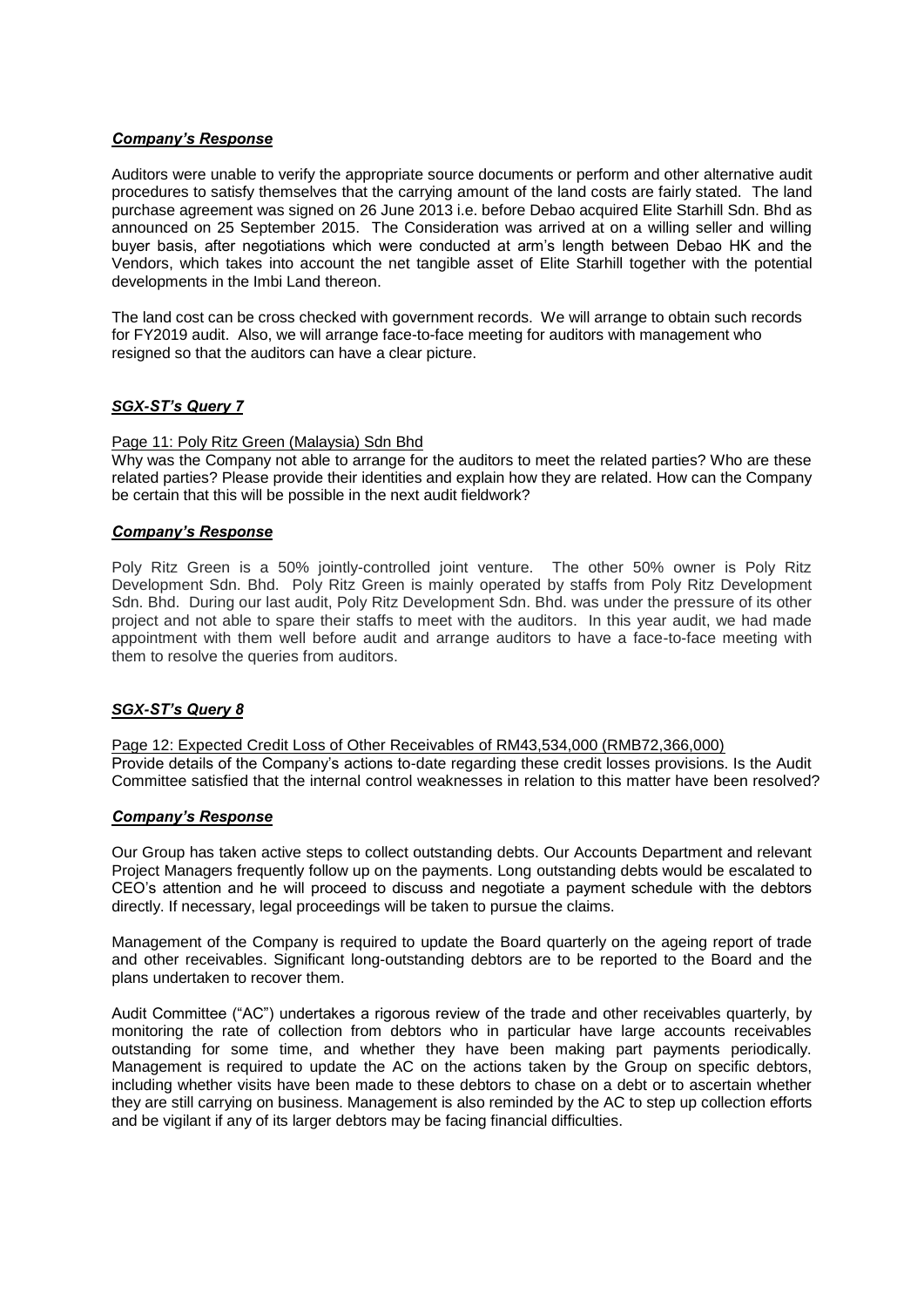The Board and the AC are of the opinion that the Internal Controls are adequate and effective in relation to the financial results based on:

- (a) the Internal Controls policies established and maintained by the Company;
- (b) reports issued by the internal auditors and external auditors (for previous years); and
- (c) regular reviews performed by the management of the Company, and regular reviews undertaken by AC and the Board.

### *SGX-ST's Query 9*

### Page 12: Non-receipt of bank confirmations

Has an audit been conducted to verify cash in the Company's bank accounts? Provide details of how the Company has satisfied the auditors that the cash is in the bank accounts.

### *Company's Response*

The auditors and the company verified and tied the bank balances with bank statements without any discrepancy. The disclaimer arose mainly due to the fact that the auditors require all bank confirmations to be received for first time client but some confirmations did not came back to auditors before audit field work. The Group had worked closely with the auditors to ensure the necessary audit field work can be completed for the upcoming audit.

### *SGX-ST's Query 10*

Page 15: Bay One Project Provide details on the status of sales to-date. When will construction be completed?

### *Company's Response*

Out of the five towers, one tower has been completed, the main bodies of two towers have been completed, just finished the basement works of one tower and finally, in the state of completing the basement of the final tower. Construction is expected to be completed in the first half of Year 2021.

As at 31 May 2020, approximately 560 apartments have been sold. Sales in  $2^{nd}$  quarter is approximately RMB 95 million.

### *SGX-ST's Query 11*

Page 15: Decrease in interest income from RMB 2.5 million in 1Q2019 to RMB 0.2 million in 1Q2020 Why was there a decrease in interest income when the Company's cash balance increased?

### *Company's Response*

There is a typo and should read RMB 0.25 million. The decrease in interest income was mainly due to the shorter period of time of the balances in bank.

### *SGX-ST's Query 12*

Page 15: One-off disposal income of financial assets amounting to RMB 4.8 million in 1Q2019 Provide details of these financial assets and the nature of these disposals.